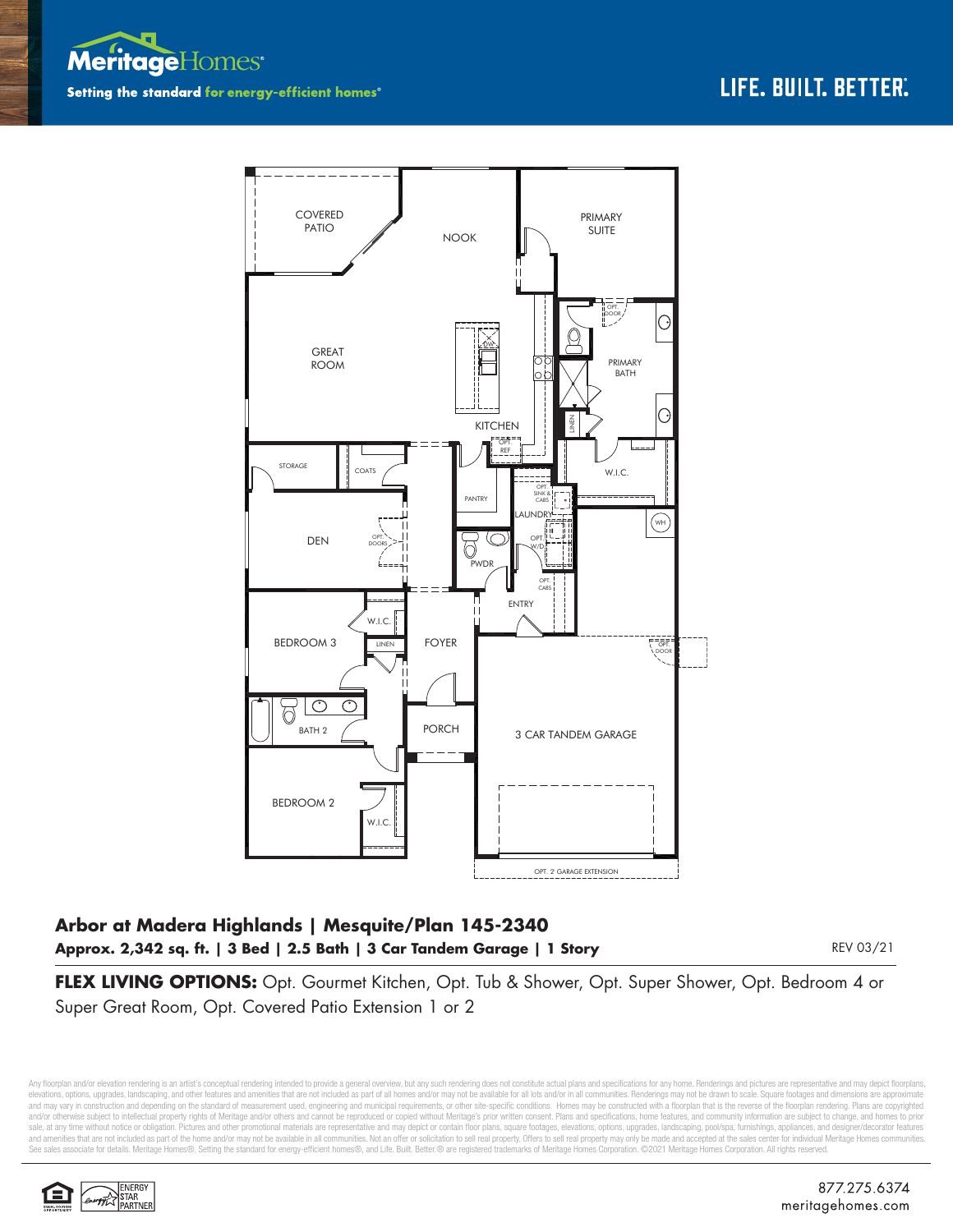



## **Arbor at Madera Highlands | Mesquite/Plan 145-2340 | Options Approx. 2,342 sq. ft. | 3 Bed | 2.5 Bath | 3 Car Tandem Garage | 1 Story**

**FLEX LIVING OPTIONS:** Opt. Gourmet Kitchen, Opt. Tub & Shower, Opt. Super Shower, Opt. Bedroom 4 or Super Great Room, Opt. Covered Patio Extension 1 or 2

Any floorplan and/or elevation rendering is an artist's conceptual rendering intended to provide a general overview, but any such rendering does not constitute actual plans and specifications for any home. Renderings and p elevations, options, upgrades, landscaping, and other features and amenities that are not included as part of all homes and/or may not be available for all lots and/or in all communities. Renderings may not be drawn to sca and may vary in construction and depending on the standard of measurement used, engineering and municipal requirements, or other site-specific conditions. Homes may be constructed with a floorplan that is the reverse of th and/or otherwise subject to intellectual property rights of Meritage and/or others and cannot be reproduced or copied without Meritage's prior written consent. Plans and specifications, home features, and community informa sale, at any time without notice or obligation. Pictures and other promotional materials are representative and may depict or contain floor plans, square footages, elevations, options, upgrades, landscaping, pool/spa, furn See sales associate for details. Meritage Homes®, Setting the standard for energy-efficient homes®, and Life. Built. Better. @ are registered trademarks of Meritage Homes Corporation. ©2021 Meritage Homes Corporation. All